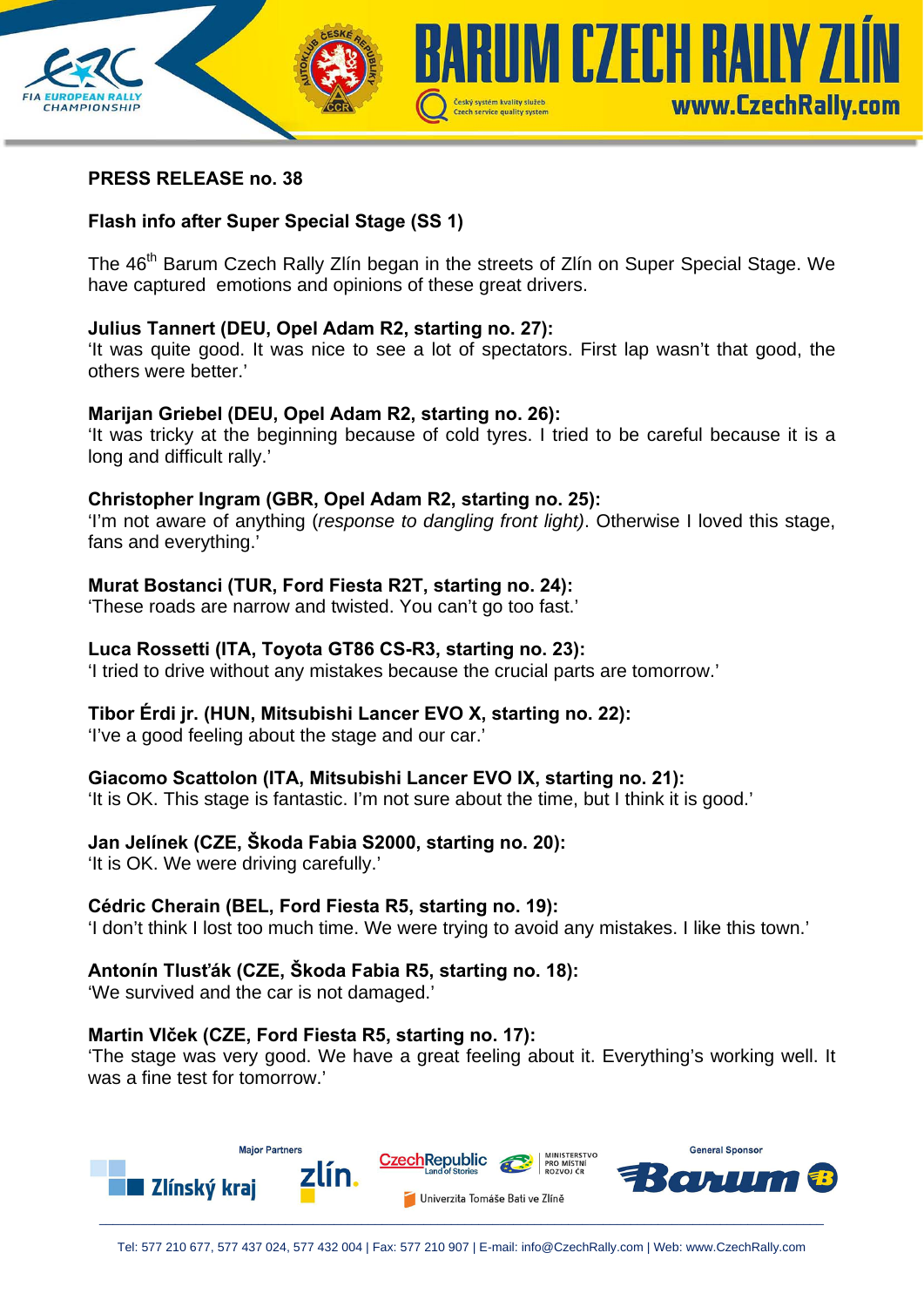



'It is like circuit racing, but narrower.'

## **Tomáš Růžička (CZE, Škoda Fabia R5, starting no. 15):**

'It was a good warm up for Saturday. We had cold tyres and made a few mistakes.'

Czech service quality system

**IM CZECH RAIIY 7** 

www.CzechRallv.com

# **Dávid Botka (HUN, Citroën DS3 R5, starting no. 14):**

'First lap was a bit slower. The spectators are fantastic.'

## **Roman Odložilík (CZE, Ford Fiesta R5, starting no. 12):**

'It was a very funny stage, very technical with a lot of spectators around.'

## **Fabian Kreim (DEU, Škoda Fabia R5, starting no. 11):**

'It was not so bad considering it's my first time here.'

# **Jan Černý (CZE, Škoda Fabia R5, starting no. 10):**

'It was quite good. I'm looking forward to tomorrow morning and we would like to enjoy this rally.'

## **Łukasz Habaj (POL, Ford Fiesta R5, starting no. 9):**

'We had a clean ride. It's my first time so I wanted to be careful. Still I enjoyed it. There are a lot of fans and flashes, which we had to get used no. Normally I don't like these types of stages, but this one was great. I'm really happy.'

## **Hermen Kobus (NLD, Škoda Fabia R5, starting no. 8):**

'First lap was bad. Then we speed up. It was much better than during shakedown.'

# **Pavel Valoušek (CZE, Škoda Fabia R5, starting no. 7):**

'We tried to do our best, it was quite hard. We'll try to keep up the good work.'

## **Ralfs Sirmacis (LVA, Škoda Fabia R5, starting no. 6):**

'It's OK. On the first lap we had cold tyres.'

## **Jaromír Tarabus (CZE, Škoda Fabia R5, starting no. 5):**

'I was a bit nervous, the road was slippery. But the real rally starts tomorrow.'

## **Alexey Lukyanuk (RUS, Ford Fiesta R5, starting no. 4):**

'First lap was careful, then we were speeding up.'

# **Bryan Bouffier FRA, Citroën DS3 R5, starting no. 3):**

'Our team did a good job repairing the car. It works well.'